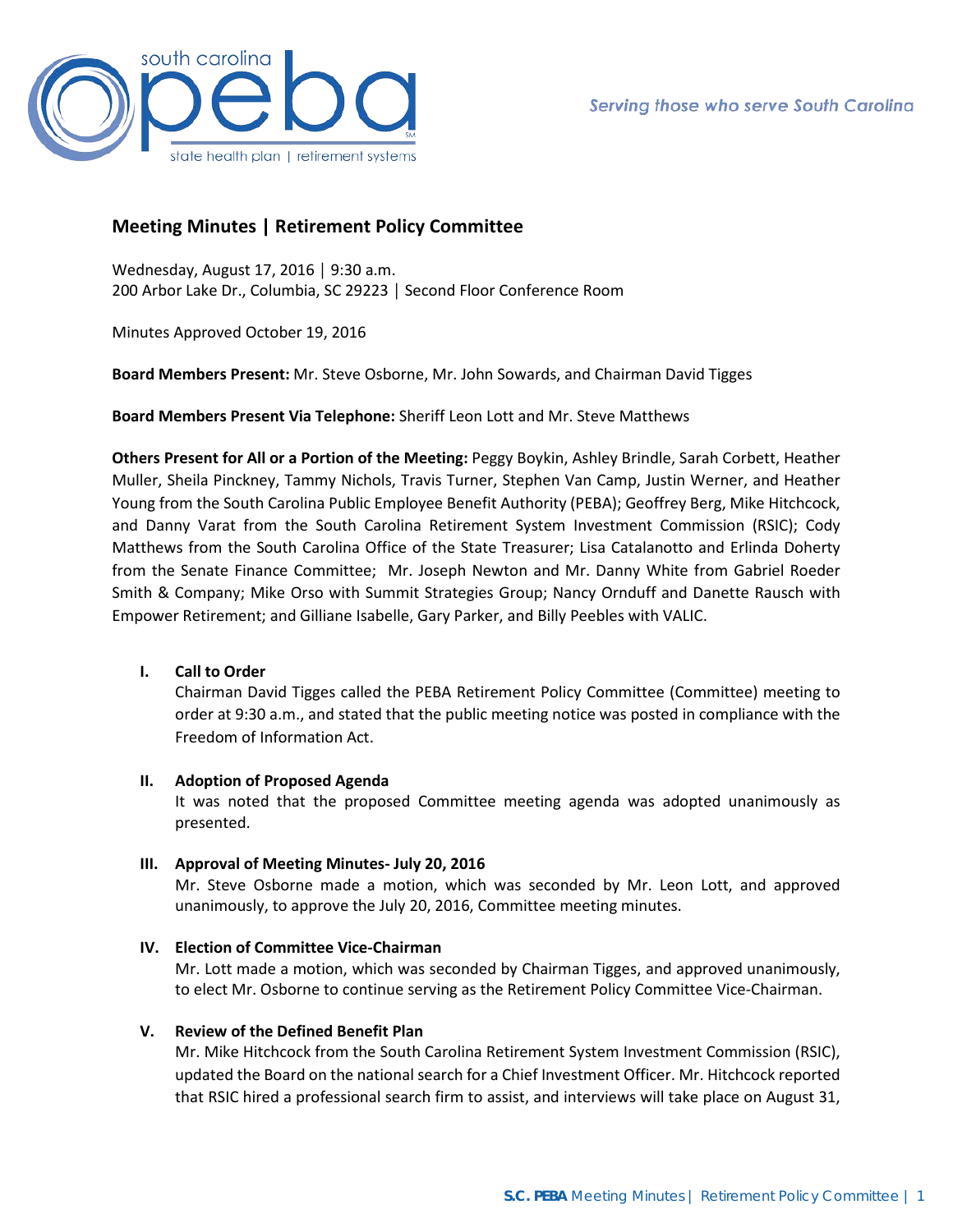2016, and September 1, 2016. The top three candidates will be interviewed on September 21, 2016, with a selection being made the same day.

Mr. Hitchcock stated that during the past year, RSIC challenged their investment beliefs, conducted various portfolio allocation analyses, and refocused on asset allocation. Mr. Hitchcock explained that asset allocation is the biggest driver of return risk and cost to the portfolio. RSIC adopted a new asset allocation in February of 2016 that should be beneficial over the long-term, as well as the current expected low-return environment. Mr. Hitchcock stated that the most significant transition of the new asset allocation took effect on July 1, 2016, and will ultimately take three years to implement. Mr. Hitchcock reported that as of last week, the portfolio is up 2.42 percent, and ahead of the new policy benchmark.

Mr. Geoff Berg, Acting Chief Investment Officer, reviewed last fiscal years' performance ending June 30, 2016, and reported that the Plan underperformed the policy benchmark by -1.21 percent fiscal year-to-date, and total plan returns were -0.39 percent fiscal year-to-date.

Mr. Berg reviewed fiscal year-to-date performance ending June 30, 2016, relative to policy benchmarks, and noted that the underperformance came mostly from the mixed credit, global tactical asset allocation (GTAA), and hedge fund portfolios.

Ms. Peggy Boykin, Executive Director, provided historical information regarding the value of the South Carolina Retirement System (SCRS) unfunded liability as of June 30, 2015, and explained the difference between Actuarial Value and Market Value of the SCRS unfunded liability (see handout attached). Ms. Boykin stated the interest that had accrued on the unfunded actuarial accrued liability (UAAL) through June 30, 2015, is \$2.74 billion, and interest stops accruing on the UAAL when the amortization period decreases to approximately 20 years. Ms. Boykin added that moving from a 30-year amortization period down to a 20-year amortization period would cause employer and employee contributions to increase by approximately 1.63 percent each.

Mr. Danny White from Gabriel Roeder Smith & Company (GRS), discussed the estimated financial condition of SCRS as of July 1, 2016, and stated that the State Fiscal Accountability Authority (SFAA) approved the assumptions and methods adopted by PEBA, with the exception of the assumed rate of return which remains at 7.50 percent. Mr. White reported that the actual investment return for fiscal year 2016 was approximately 0.00 percent. Projections based on the new assumptions combined with a flat return and a 7.50 percent assumed rate of return, will increase the ultimate employer contribution rate from 11.56 percent to 12.87 percent, and the ultimate employee contribution rate from 8.66 percent to 9.97 percent in fiscal year 2022. Mr. White reported that investment losses would be smoothed in over a five-year period, and the total increase would be approximately 1.3 percent (70 basis points to absorb fiscal year 2016 investment losses, and 60 basis points for the approved actuarial assumptions).

Mr. White added that the UAAL is expected to increase on a smoothed basis from \$16.8 billion to 18.2 billion ending June 30, 2016.

Mr. White turned the discussion to member contribution efficiency. Mr. White advised the Committee that employer and member contribution rates are currently linked, but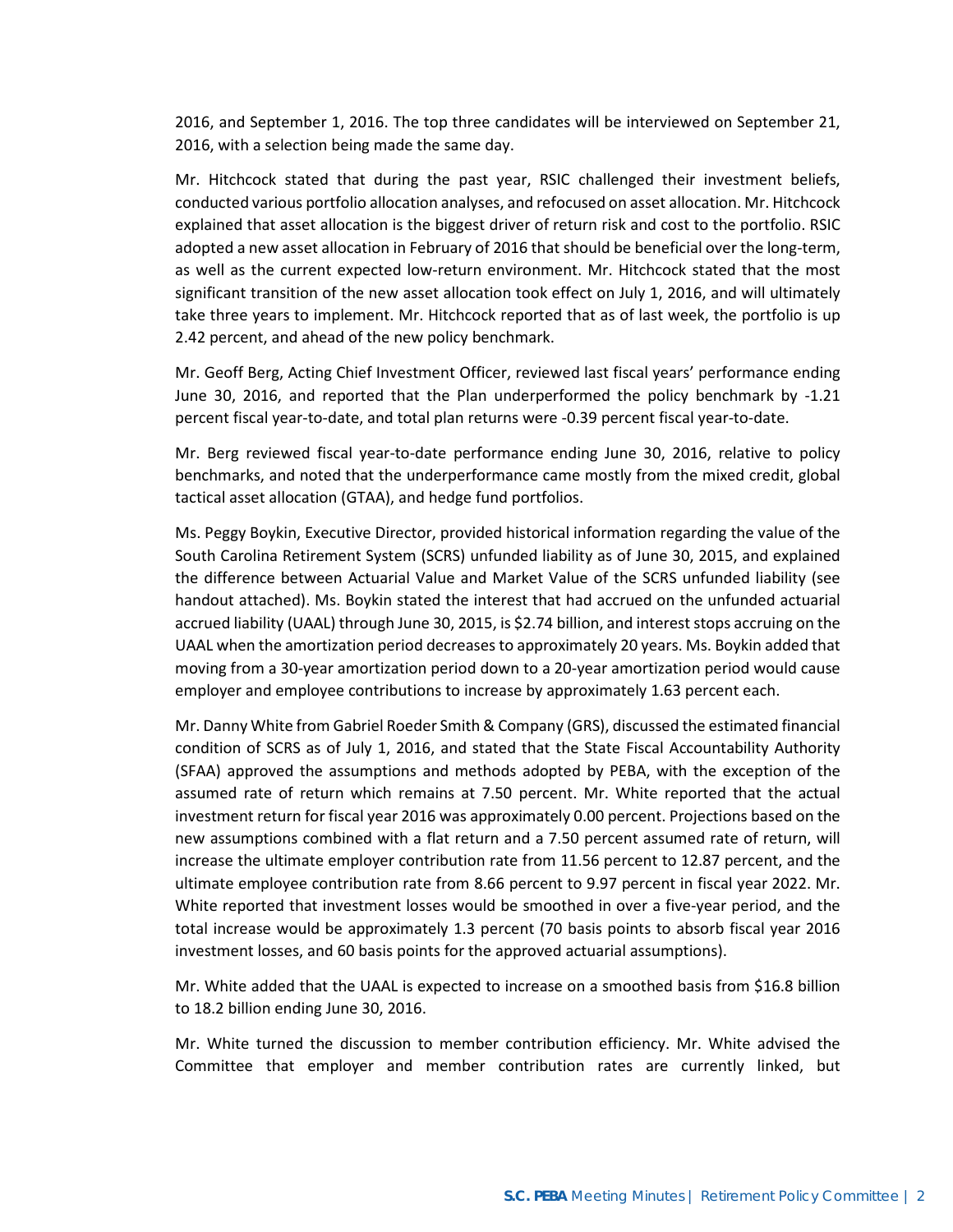approximately 20 percent of member contributions are returned as refund benefits, which renders member contributions less efficient than employer contributions in funding the plan.

Mr. Joe Newton from GRS provided an overview of 2011-2012 benefit assessment and legislation. Mr. Newton stated that GRS was hired in 2011 to provide consulting services to the South Carolina Budget and Control Board and the Retirement Systems. Deliverables included: an experience study; actuarial valuation; benefit structure analysis; and commentary on funding policies. Mr. Newton detailed significant recommendations from the 2011 experience study; the cost impact on SCRS based on the recommendations; the guiding principles of the benefit redesign; and benefit adequacy. Mr. Newton also discussed Act 278, the changes that impacted current and future members, and the cost impact of the changes as a result of Act 278.

#### **VI. Defined Contribution Quarterly Reports**

Ms. Nancy Ornduff, with Empower Retirement, presented the second quarter plan activity summary. Ms. Ornduff stated that as of June 30, 2016, Plan assets increased by \$51.29 million, or 1.4 percent, and incoming rollovers to the Program have increased to \$15,804,815.21. Outgoing rollovers decreased from 18.5 million to 16.5 million during the second quarter. Ms. Ornduff stated that the South Carolina Stable Value Fund remains healthy with a market to book ratio of 102.2 percent.

Ms. Ornduff advised that contributions increased from \$49.82 million as of March 31, 2015, to \$53.64 million as of June 30, 2016, and the total number of participants investing 100 percent in Target Date Funds increased from 5,399 to 5,587. Ms. Ornduff reported that there are 726 total participating employers in the Program. Ms. Ornduff concluded by stating that of as June 30, 2016, 73 percent of employers are 100 percent compliant with the Business transformation Project.

Mr. Mike Orso, with Summit Strategies Group (Summit), discussed recent market conditions, and stated that US hourly wages increased by one of the highest rates since 2008 which historically also increases inflation. Mr. Orso discussed capital markets and reported that global stocks initially dropped sharply after the Brexit vote (Britain's vote to exit the European Union) on June 23, 2016, but most of the losses were recovered.

Mr. Orso stated that six funds are on the watch list for this quarter, and Summit will conduct formal reviews on the Victory Munder Mid Cap Core Growth fund and the PIMCO Total Return fund, since both funds have been on the Watch List for four quarters.

Mr Orso reported that Summit completed a formal review on the T. Rowe Price Mid Cap Value fund, and recommends moving to the Institutional share class to reduce operational complexities related to the rebate of revenue share. It was noted that the Institutional share class will also rank more competitively as performance reflects a lower fee.

Mr. Orso reviewed the Optional Retirement Program (ORP) investment performance for the second quarter of 2016. Mr. Orso stated that as of June 30, 2016, ORP total assets were \$1.7 billion, with 54 percent of total assets being allocated to CREF; 22 percent of total assets dedicated to VALIC; 13 percent to MassMutual; and 11 percent of total assets with MetLife.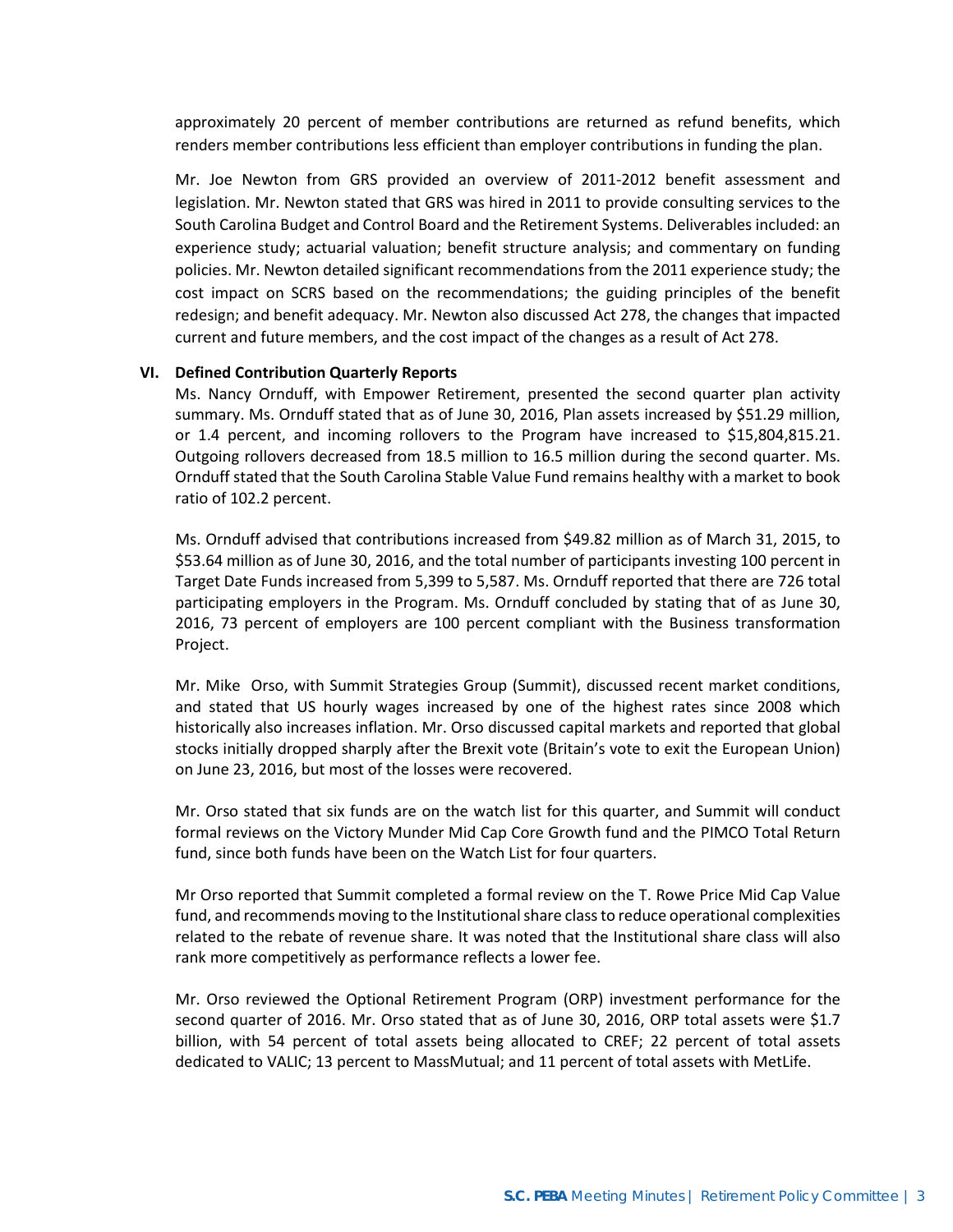In conclusion, Mr. Orso stated that MassMutual has two funds on the watch list, and MetLife has one fund on the watch list for the quarter.

#### **VII. Old Business/Director's Report**

Ms. Boykin stated that she did not have any additional information to report.

#### **VIII. Adjournment**

There being no further business, the Committee meeting adjourned at 11:40 a.m.